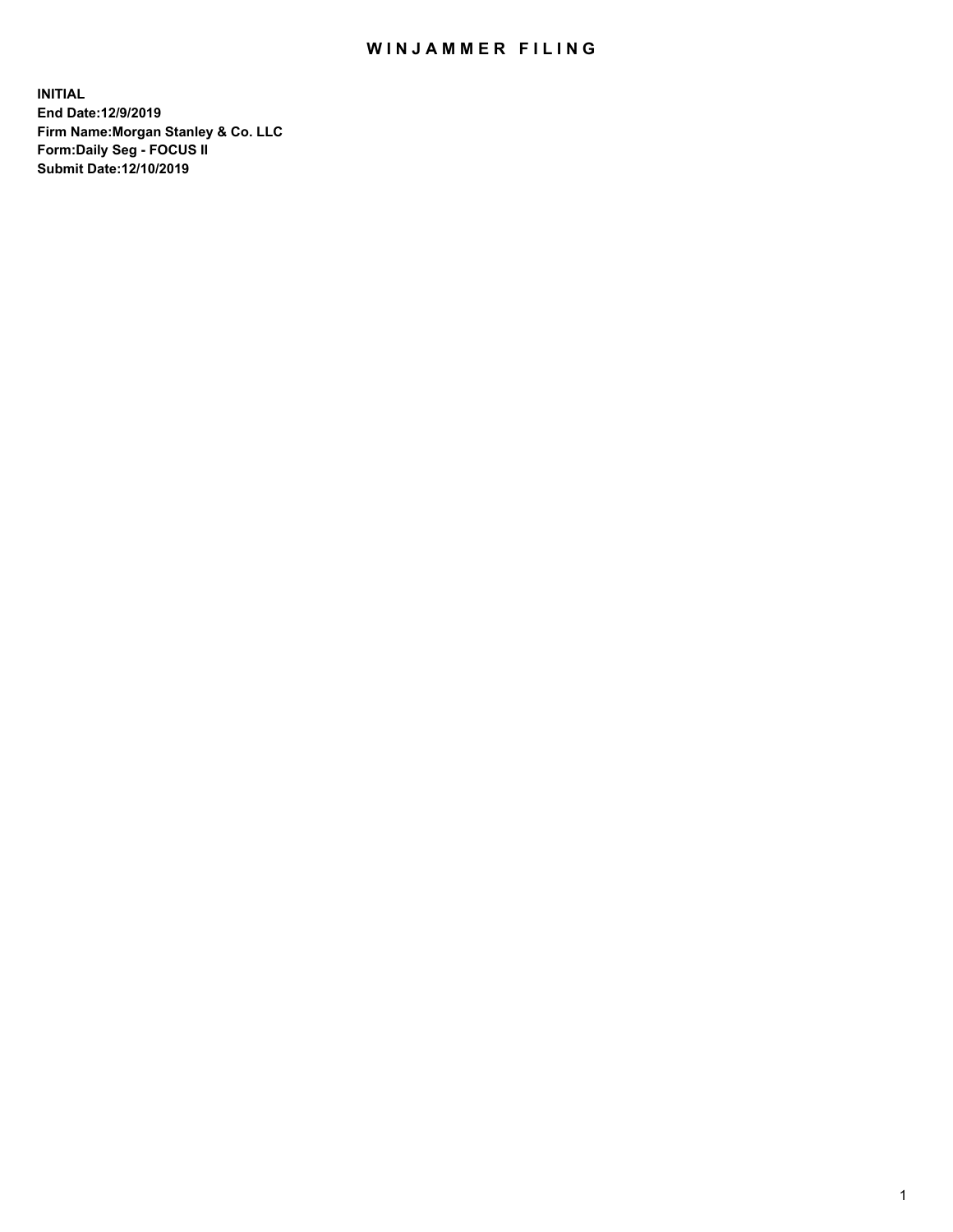**INITIAL End Date:12/9/2019 Firm Name:Morgan Stanley & Co. LLC Form:Daily Seg - FOCUS II Submit Date:12/10/2019 Daily Segregation - Cover Page**

| Name of Company                                                                                                                                                                                                                                                                                                               | Morgan Stanley & Co. LLC                                    |
|-------------------------------------------------------------------------------------------------------------------------------------------------------------------------------------------------------------------------------------------------------------------------------------------------------------------------------|-------------------------------------------------------------|
| <b>Contact Name</b>                                                                                                                                                                                                                                                                                                           | <b>Ikram Shah</b>                                           |
| <b>Contact Phone Number</b>                                                                                                                                                                                                                                                                                                   | 212-276-0963                                                |
| <b>Contact Email Address</b>                                                                                                                                                                                                                                                                                                  | Ikram.shah@morganstanley.com                                |
| FCM's Customer Segregated Funds Residual Interest Target (choose one):<br>a. Minimum dollar amount: ; or<br>b. Minimum percentage of customer segregated funds required:% ; or<br>c. Dollar amount range between: and; or<br>d. Percentage range of customer segregated funds required between:% and%.                        | 235,000,000<br><u>0</u><br><u>00</u><br>0 <sup>0</sup>      |
| FCM's Customer Secured Amount Funds Residual Interest Target (choose one):<br>a. Minimum dollar amount: ; or<br>b. Minimum percentage of customer secured funds required:%; or<br>c. Dollar amount range between: and; or<br>d. Percentage range of customer secured funds required between:% and%.                           | 140,000,000<br><u>0</u><br>0 <sub>0</sub><br>0 <sub>0</sub> |
| FCM's Cleared Swaps Customer Collateral Residual Interest Target (choose one):<br>a. Minimum dollar amount: ; or<br>b. Minimum percentage of cleared swaps customer collateral required:%; or<br>c. Dollar amount range between: and; or<br>d. Percentage range of cleared swaps customer collateral required between:% and%. | 92,000,000<br><u>0</u><br>0 Q<br>00                         |

Attach supporting documents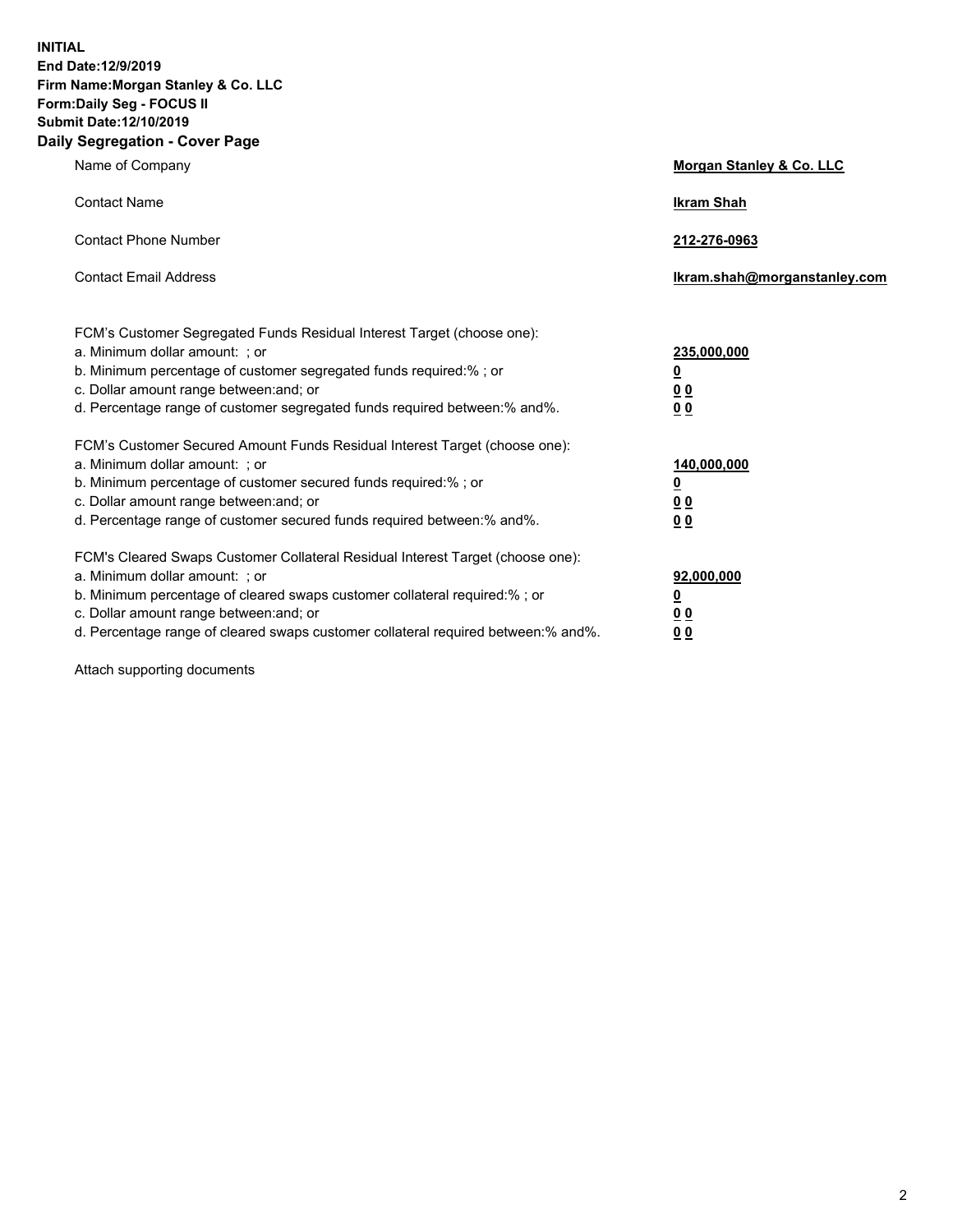## **INITIAL End Date:12/9/2019 Firm Name:Morgan Stanley & Co. LLC Form:Daily Seg - FOCUS II Submit Date:12/10/2019**

## **Daily Segregation - Secured Amounts**

|                | Foreign Futures and Foreign Options Secured Amounts                                               |                                    |
|----------------|---------------------------------------------------------------------------------------------------|------------------------------------|
|                | Amount required to be set aside pursuant to law, rule or regulation of a foreign                  | $0$ [7305]                         |
|                | government or a rule of a self-regulatory organization authorized thereunder                      |                                    |
| 1.             | Net ledger balance - Foreign Futures and Foreign Option Trading - All Customers                   |                                    |
|                | A. Cash                                                                                           | 2,948,384,595 [7315]               |
|                | B. Securities (at market)                                                                         | 2,371,685,694 [7317]               |
| 2.             | Net unrealized profit (loss) in open futures contracts traded on a foreign board of trade         | 124,420,301 [7325]                 |
| 3.             | Exchange traded options                                                                           |                                    |
|                | a. Market value of open option contracts purchased on a foreign board of trade                    | 5,295,702 [7335]                   |
|                | b. Market value of open contracts granted (sold) on a foreign board of trade                      | -8,791,607 [7337]                  |
| 4.             | Net equity (deficit) (add lines 1.2. and 3.)                                                      | 5,440,994,685 [7345]               |
| 5.             | Account liquidating to a deficit and account with a debit balances - gross amount                 | 135,639,020 [7351]                 |
|                | Less: amount offset by customer owned securities                                                  | -135,235,850 [7352] 403,170 [7354] |
| 6.             | Amount required to be set aside as the secured amount - Net Liquidating Equity                    | 5,441,397,855 [7355]               |
|                | Method (add lines 4 and 5)                                                                        |                                    |
| 7.             | Greater of amount required to be set aside pursuant to foreign jurisdiction (above) or line       | 5,441,397,855 [7360]               |
|                | 6.                                                                                                |                                    |
|                | FUNDS DEPOSITED IN SEPARATE REGULATION 30.7 ACCOUNTS                                              |                                    |
| $\mathbf{1}$ . | Cash in banks                                                                                     |                                    |
|                | A. Banks located in the United States                                                             | 127,731,746 [7500]                 |
|                | B. Other banks qualified under Regulation 30.7                                                    | 552,862,398 [7520] 680,594,144     |
|                |                                                                                                   | [7530]                             |
| 2.             | Securities                                                                                        |                                    |
|                | A. In safekeeping with banks located in the United States                                         | 550,263,349 [7540]                 |
|                | B. In safekeeping with other banks qualified under Regulation 30.7                                | 0 [7560] 550,263,349 [7570]        |
| 3.             | Equities with registered futures commission merchants                                             |                                    |
|                | A. Cash                                                                                           | 8,026,013 [7580]                   |
|                | <b>B.</b> Securities                                                                              | $0$ [7590]                         |
|                | C. Unrealized gain (loss) on open futures contracts                                               | -860,955 [7600]                    |
|                | D. Value of long option contracts                                                                 | $0$ [7610]                         |
|                | E. Value of short option contracts                                                                | 0 [7615] 7,165,058 [7620]          |
| 4.             | Amounts held by clearing organizations of foreign boards of trade                                 |                                    |
|                | A. Cash                                                                                           | $0$ [7640]                         |
|                | <b>B.</b> Securities                                                                              |                                    |
|                |                                                                                                   | $0$ [7650]                         |
|                | C. Amount due to (from) clearing organization - daily variation                                   | $0$ [7660]                         |
|                | D. Value of long option contracts                                                                 | $0$ [7670]                         |
| 5.             | E. Value of short option contracts                                                                | 0 [7675] 0 [7680]                  |
|                | Amounts held by members of foreign boards of trade                                                |                                    |
|                | A. Cash                                                                                           | 2,451,258,444 [7700]               |
|                | <b>B.</b> Securities                                                                              | 1,821,422,345 [7710]               |
|                | C. Unrealized gain (loss) on open futures contracts                                               | 125,281,256 [7720]                 |
|                | D. Value of long option contracts                                                                 | 5,295,702 [7730]                   |
|                | E. Value of short option contracts                                                                | -8,791,607 [7735] 4,394,466,140    |
|                |                                                                                                   | [7740]                             |
| 6.             | Amounts with other depositories designated by a foreign board of trade                            | $0$ [7760]                         |
| 7.             | Segregated funds on hand                                                                          | $0$ [7765]                         |
| 8.             | Total funds in separate section 30.7 accounts                                                     | 5,632,488,691 [7770]               |
| 9.             | Excess (deficiency) Set Aside for Secured Amount (subtract line 7 Secured Statement               | 191,090,836 [7380]                 |
|                | Page 1 from Line 8)<br>Menegement Terret Amerika's Evenes funds in concrete section 20.7 secounts |                                    |
| $\Delta$       |                                                                                                   | 440.000.000177001                  |

- 10. Management Target Amount for Excess funds in separate section 30.7 accounts **140,000,000** [7780]<br>11. Excess (deficiency) funds in separate 30.7 accounts over (under) Management Target 51,090,836 [7785]
- 11. Excess (deficiency) funds in separate 30.7 accounts over (under) Management Target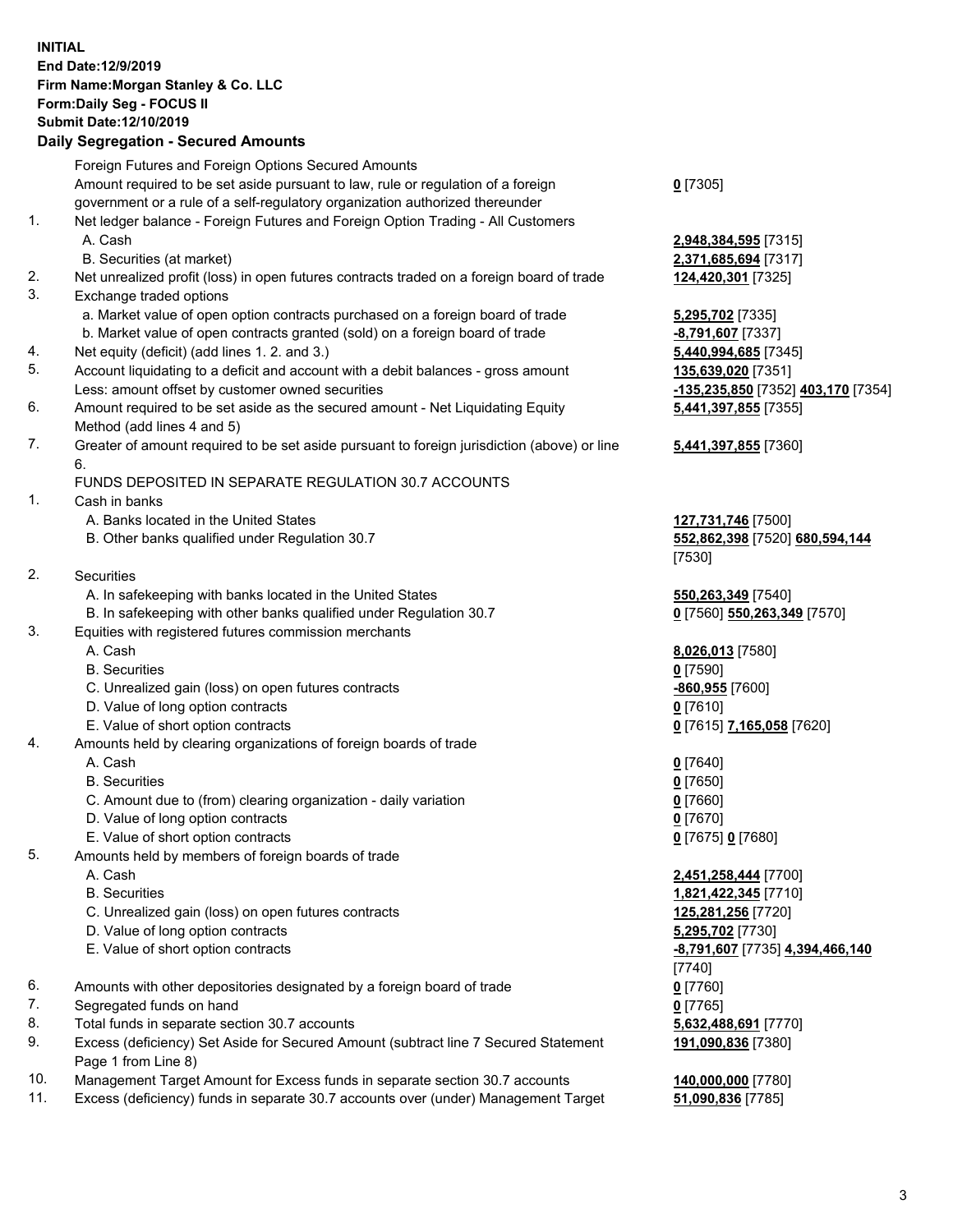**INITIAL End Date:12/9/2019 Firm Name:Morgan Stanley & Co. LLC Form:Daily Seg - FOCUS II Submit Date:12/10/2019 Daily Segregation - Segregation Statement** SEGREGATION REQUIREMENTS(Section 4d(2) of the CEAct) 1. Net ledger balance A. Cash **9,108,152,744** [7010] B. Securities (at market) **6,163,112,650** [7020] 2. Net unrealized profit (loss) in open futures contracts traded on a contract market **981,196,904** [7030] 3. Exchange traded options A. Add market value of open option contracts purchased on a contract market **341,278,604** [7032] B. Deduct market value of open option contracts granted (sold) on a contract market **-260,144,021** [7033] 4. Net equity (deficit) (add lines 1, 2 and 3) **16,333,596,881** [7040] 5. Accounts liquidating to a deficit and accounts with debit balances - gross amount **222,360,661** [7045] Less: amount offset by customer securities **-221,443,691** [7047] **916,970** [7050] 6. Amount required to be segregated (add lines 4 and 5) **16,334,513,851** [7060] FUNDS IN SEGREGATED ACCOUNTS 7. Deposited in segregated funds bank accounts A. Cash **3,918,733,722** [7070] B. Securities representing investments of customers' funds (at market) **0** [7080] C. Securities held for particular customers or option customers in lieu of cash (at market) **786,990,472** [7090] 8. Margins on deposit with derivatives clearing organizations of contract markets A. Cash **6,631,041,187** [7100] B. Securities representing investments of customers' funds (at market) **0** [7110] C. Securities held for particular customers or option customers in lieu of cash (at market) **5,376,122,178** [7120] 9. Net settlement from (to) derivatives clearing organizations of contract markets **-178,481,352** [7130] 10. Exchange traded options A. Value of open long option contracts **341,278,604** [7132] B. Value of open short option contracts **-260,144,021** [7133] 11. Net equities with other FCMs A. Net liquidating equity **10,414,426** [7140] B. Securities representing investments of customers' funds (at market) **0** [7160] C. Securities held for particular customers or option customers in lieu of cash (at market) **0** [7170] 12. Segregated funds on hand **0** [7150] 13. Total amount in segregation (add lines 7 through 12) **16,625,955,216** [7180] 14. Excess (deficiency) funds in segregation (subtract line 6 from line 13) **291,441,365** [7190] 15. Management Target Amount for Excess funds in segregation **235,000,000** [7194]

16. Excess (deficiency) funds in segregation over (under) Management Target Amount Excess

**56,441,365** [7198]